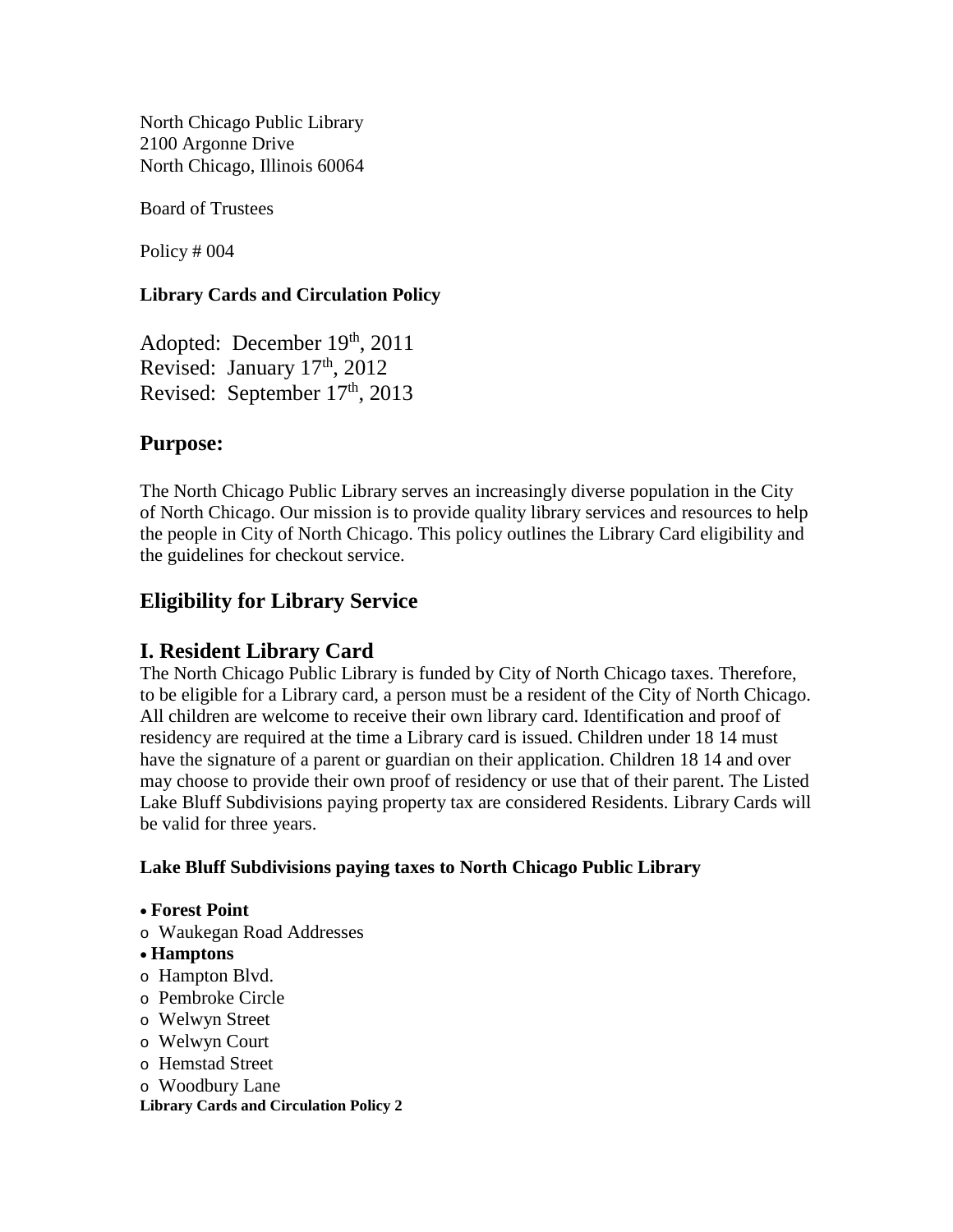- o Meadowbrok Lane
- o Templeton
- o Laurelton
- **Deervalley**
- o Waukegan Road Addresses
- **Stratford Court**
- o Stratford Court

## **A. Acceptable picture identification includes:**

- Driver's License
- State Identification Card
- Student or Faculty Identification Card
- Passport
- Illinois Public Aid Identification Card.

# **B. As proof of the applicant's current address, one of the following will be acceptable:**

- Instructional Driver's Permit
- Lease or Housing Agreement
- Utility Bill (Telephone, Gas, Electric, Water or Cable)
- Credit Card Statement
- Bank Statement
- Paystub
- Tax Documents (IRS 1040, IRS 1040A, IRS 1040EZ, IRS W-2)

Bank account statement or bill must be not more than sixty days old. Leases, housing agreements, and instructional permits must be currently valid. Residential employees may confirm their local address by means of a letter from their employers indicating that the employees reside in the household.

## **II. Out-of-Town Cards**

The North Chicago Public Library will honor any library card in the state of Illinois. Out of town cards will be checked for delinquency status (overdue materials and fines) before materials will be loaned. If the issuing Library is closed at the time of the call, no materials may be checked out from the North Chicago Public Library. An identification card must be completed for our records.

**Library Cards and Circulation Policy 3**

# **III. Temporary Library Cards**

We offer qualified visitors the option of unrestricted library services for three months. The applicant must provide the same identification as for a resident library card.

A patron may not have more than one valid card. The Temporary Library Card online allows patrons to access use of the Computers and Wireless Internet.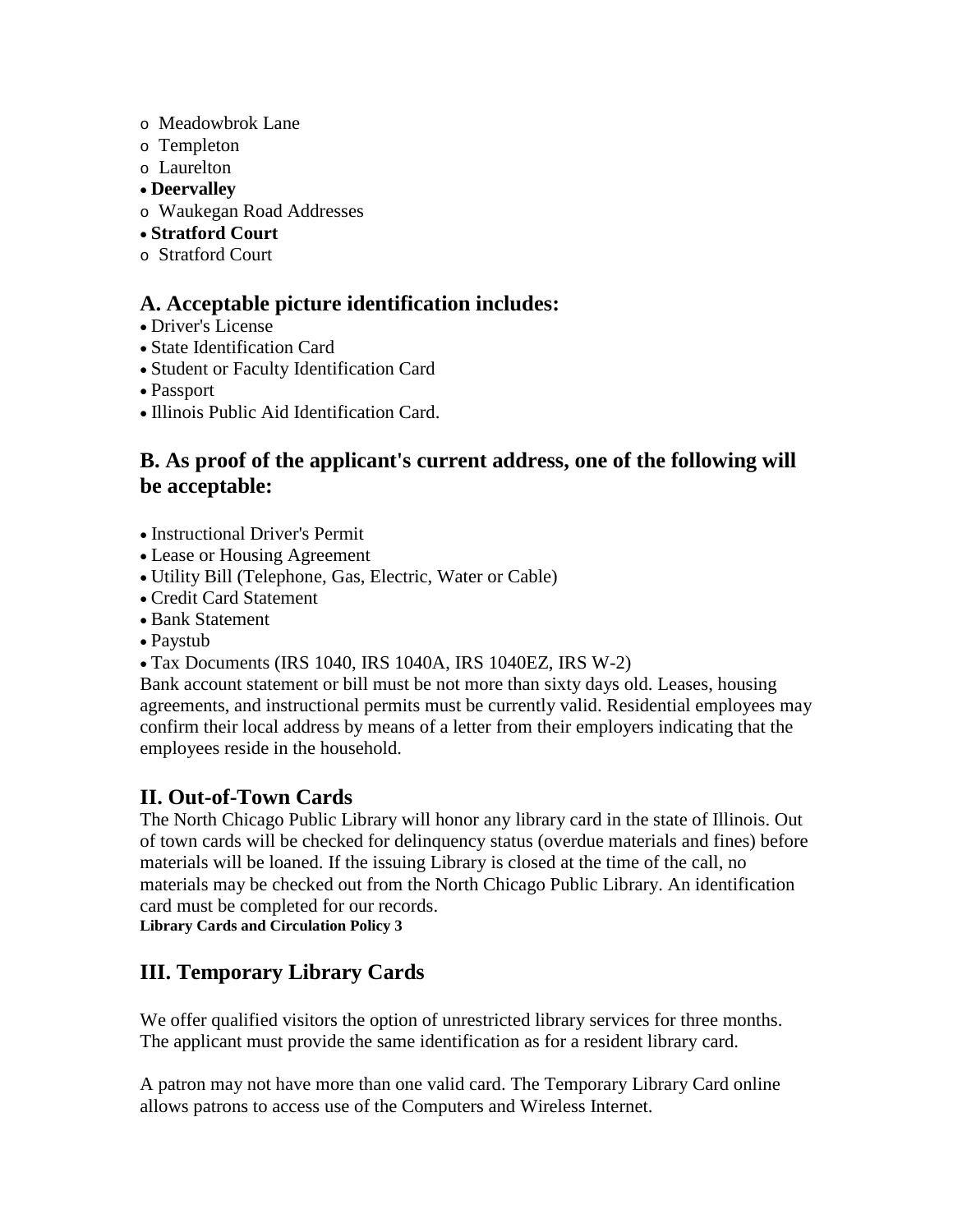A patron may obtain a replacement card for the charge of \$1.00 if they lose their card or it is stolen.

# **North Chicago Patrons Borrowing Privileges**

North Chicago patrons receive priority for all library service. You must have your library card with you to check out any items.

# **Library Systems**

The North Chicago Public Library is a member of the RAILS (Reaching Across Illinois Library System). The Public Libraries, along with academic, school and special libraries, comprise the Library systems in Illinois. Any library which is a member of a system is automatically a member of ILLINET. The purpose of this network is to share resources and provide residents of the state with information that is not available at the local level. The State of Illinois funds the systems but they are governed by local Public Libraries. A complete copy of the ILLINET Interlibrary loan can be found in the last section of the circulation policy for clarification.

# **Loan Period**

Most books, audio books, and may be borrowed for Four weeks. Magazines may be borrowed for a period of two week. Best-selling books and those in high demand have a two week borrowing period. DVD's may be borrowed for one week (limit of 3 per household) (plus a \$1.00 charge will apply). CD's and cassettes may be borrowed for one week (limit of 3 per household)

### **E-Books Content**

Patrons will be allowed a checkout period of (4) weeks. After that duration and due date has passed the e-book(s) content shall disappear from their e-reader device and/or computer.

# **Fines/Late Fees**

Fines are charged on all overdue materials are as follows. Books, audio books, and magazines  $= $.10$  per day per item  $DVD's = $2.00$  per day per DVD CD's and or cassettes =\$1.00 per day per CD and or Cassettes Playaways, Tablets, Laptops, and eReaders are set by policy #005

The cardholder is responsible for all fines, as well as replacement cost for lost or damaged materials. Library users may not check out items if there is a fine charged to their library card.